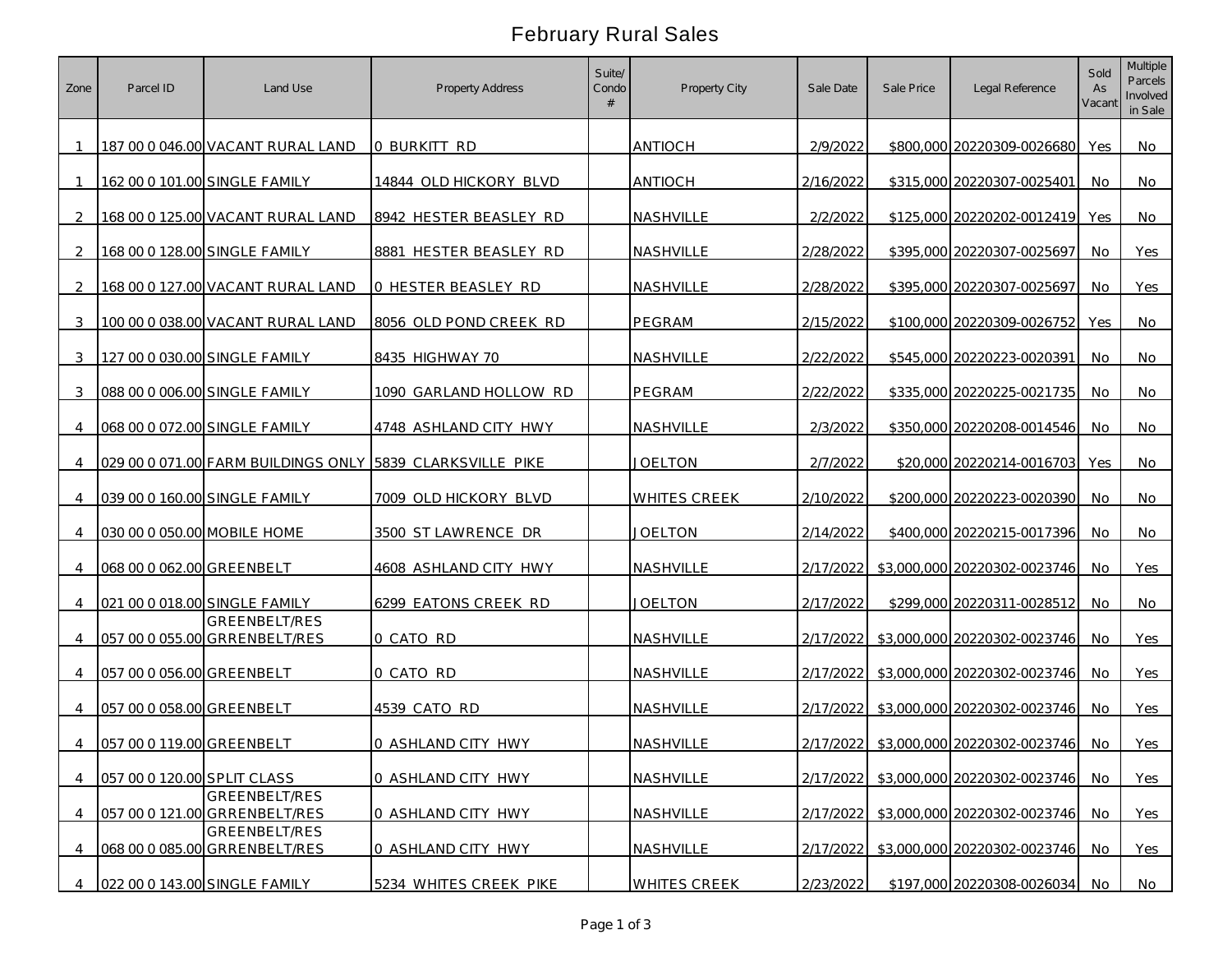## February Rural Sales

| Zone           | Parcel ID                   | Land Use                            | Property Address          | Suite/<br>Condo | Property City         | Sale Date | Sale Price | Legal Reference               | Sold<br>As<br>Vacant | Multiple<br>Parcels<br>Involved<br>in Sale |
|----------------|-----------------------------|-------------------------------------|---------------------------|-----------------|-----------------------|-----------|------------|-------------------------------|----------------------|--------------------------------------------|
| 4              | 021 00 0 169.01 GREENBELT   |                                     | 5997 KOLZ LN              |                 | JOELTON               | 2/25/2022 |            | \$663,000 20220309-0027161    | No.                  | Yes                                        |
| 4              |                             | 029 00 0 028.00 VACANT RURAL LAND   | O CLARKSVILLE PIKE        |                 | JOELTON               | 2/25/2022 |            | \$663,000 20220309-0027161    | Yes                  | Yes                                        |
| $\overline{4}$ |                             | 037 00 0 020.00 VACANT RURAL LAND   | O LITTLE MARROWBONE RD    |                 | JOELTON               | 2/25/2022 |            | \$325,000 20220324-0034102    | Yes                  | Yes                                        |
|                | 037 00 0 021.00 MOBILE HOME |                                     | 4825 GRAYS POINT RD       |                 | <b>JOELTON</b>        | 2/25/2022 |            | \$325,000 20220324-0034102    | Yes                  | Yes                                        |
| $\overline{4}$ | 021 00 0 169.02 GREENBELT   |                                     | 5989 KOLZ LN              |                 | JOELTON               | 2/25/2022 |            | \$663,000 20220309-0027161    | No.                  | Yes                                        |
| $\overline{4}$ |                             | 048 00 0 236.00 SINGLE FAMILY       | 5145 DRAKES BRANCH RD     |                 | NASHVILLE             | 2/28/2022 |            | \$425,000 20220304-0025108    | No                   | No                                         |
|                |                             | 032 00 0 050.00 SINGLE FAMILY       | 1300 HUNTERS LN           |                 | NASHVILLE             | 2/1/2022  |            | \$575,000 20220214-0016873    | No.                  | No                                         |
| 5              |                             | 009 00 0 125.00 SINGLE FAMILY       | 8206 JACKMAN RD           |                 | <b>JOELTON</b>        | 2/2/2022  |            | \$430,000 20220215-0017398    | No                   | No                                         |
| 5              | 017 00 0 196.00 GREENBELT   |                                     | 0 LUSTER RD               |                 | <b>GOODLETTSVILLE</b> | 2/4/2022  |            | \$125,000 20220207-0013724    | Yes                  | No                                         |
| 5              |                             | 012 00 0 030.00 SINGLE FAMILY       | 7948 OLD SPRINGFIELD PIKE |                 | <b>GOODLETTSVILLE</b> | 2/8/2022  |            | \$300,000 20220216-0018022    | No                   | No                                         |
| .5             |                             | 018 00 0 072.00 SINGLE FAMILY       | 5531 BRICK CHURCH PIKE    |                 | <b>GOODLETTSVILLE</b> | 2/11/2022 |            | \$395,500 20220225-0021810    | No                   | <b>No</b>                                  |
| -5             |                             | 015 00 0 083.00 SINGLE FAMILY       | 2856 UNION HILL RD        |                 | JOELTON               | 2/15/2022 |            | \$374,900 20220228-0022236    | No                   | No                                         |
| 5              |                             | 008 00 0 081.00 SINGLE FAMILY       | 7631 BIDWELL RD           |                 | JOELTON               | 2/17/2022 |            | \$600,000 20220302-0023457    | No                   | No                                         |
| 5              |                             | 006 00 0 093.00 VACANT RURAL LAND   | 1840 SPRINGFIELD HWY      |                 | <b>GOODLETTSVILLE</b> | 2/18/2022 |            | \$87,000 20220302-0023818     | Yes                  | No                                         |
| 5              |                             | 011 00 0 197.00 SINGLE FAMILY       | 2958 GREER RD             |                 | <b>GOODLETTSVILLE</b> | 2/22/2022 |            | \$374,900 20220223-0020413    | No.                  | No                                         |
| 5              |                             | 011 00 0 133.00 SINGLE FAMILY       | 2745 GREER RD             |                 | <b>GOODLETTSVILLE</b> | 2/24/2022 |            | \$145,000 20220310-0027626    | No                   | No                                         |
| 5              |                             | 011 00 0 133.00 SINGLE FAMILY       | 2745 GREER RD             |                 | <b>GOODLETTSVILLE</b> | 2/24/2022 |            | \$135,000 20220225-0021677    | No.                  | No                                         |
|                |                             | 5 011 00 0 181.00 SINGLE FAMILY     | 2701 GREER RD             |                 | <b>GOODLETTSVILLE</b> | 2/25/2022 |            | \$470,500 20220302-0023737    | No.                  | No                                         |
| 5              |                             | 002 00 0 041.00 OPEN STORAGE        | 1969 B SPRINGFIELD HWY    |                 | <b>GOODLETTSVILLE</b> | 2/28/2022 |            | \$800,000 20220302-0023701    | No.                  | Yes                                        |
| 5              |                             | 016 00 0 295.00 SINGLE FAMILY       | 1990 WINGO WAY            |                 | GOODLETTSVILLE        | 2/28/2022 |            | \$650,000 20220302-0023486 No |                      | No                                         |
| 5              |                             | 012 00 0 026.00 SINGLE FAMILY       | 6495 LICKTON PIKE         |                 | <b>GOODLETTSVILLE</b> | 2/28/2022 |            | \$644,797 20220309-0026849    | <b>No</b>            | No                                         |
|                |                             | 5 009 00 0 178.00 VACANT RURAL LAND | 0 WILKINSON RD            |                 | <b>JOELTON</b>        | 2/28/2022 |            | \$3,989 20220228-0022506 Yes  |                      | No                                         |